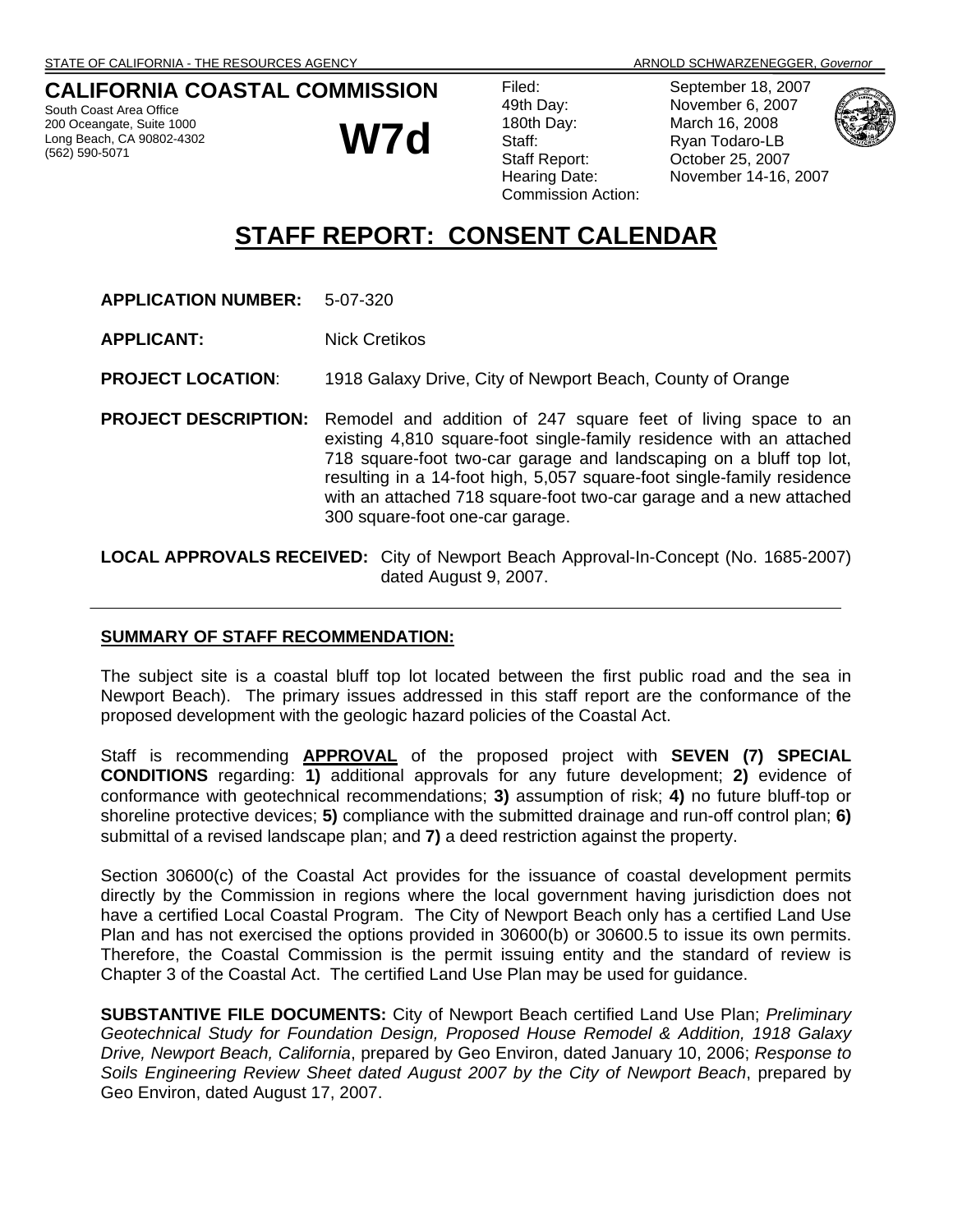### **LIST OF EXHIBITS**

- 1. Location Map
- 2. Assessor's Parcel Map
- 3. Site Plan
- 4. Elevations

## **STAFF RECOMMENDATION:**

Staff recommends that the Commission **APPROVE** the permit application with special conditions.

## **MOTION:**

*I move that the Commission approve the coastal development permit applications included on the consent calendar in accordance with the staff recommendations.*

Staff recommends a **YES** vote. Passage of this motion will result in approval of all the permits included on the consent calendar. The motion passes only by affirmative vote of a majority of the Commissioners present.

## **RESOLUTION:**

# **I. APPROVAL WITH CONDITIONS**

The Commission hereby **APPROVES** a coastal development permit for the proposed development and adopts the findings set forth below on grounds that the development as conditioned will be in conformity with the policies of Chapter 3 of the Coastal Act and will not prejudice the ability of the local government having jurisdiction over the area to prepare a Local Coastal Program conforming to the provisions of Chapter 3. Approval of the permit complies with the California Environmental Quality Act because either 1) feasible mitigation measures and/or alternatives have been incorporated to substantially lessen any significant adverse effects of the development on the environment, or 2) there are no further feasible mitigation measures or alternatives that would substantially lessen any significant adverse impacts of the development on the environment.

# **II. STANDARD CONDITIONS**

- 1. Notice of Receipt and Acknowledgment. The permit is not valid and development shall not commence until a copy of the permit, signed by the permittee or authorized agent, acknowledging receipt of the permit and acceptance of the terms and conditions, is returned to the Commission office.
- 2. Expiration. If development has not commenced, the permit will expire two years from the date this permit is reported to the Commission. Development shall be pursued in a diligent manner and completed in a reasonable period of time. Application for extension of the permit must be made prior to the expiration date.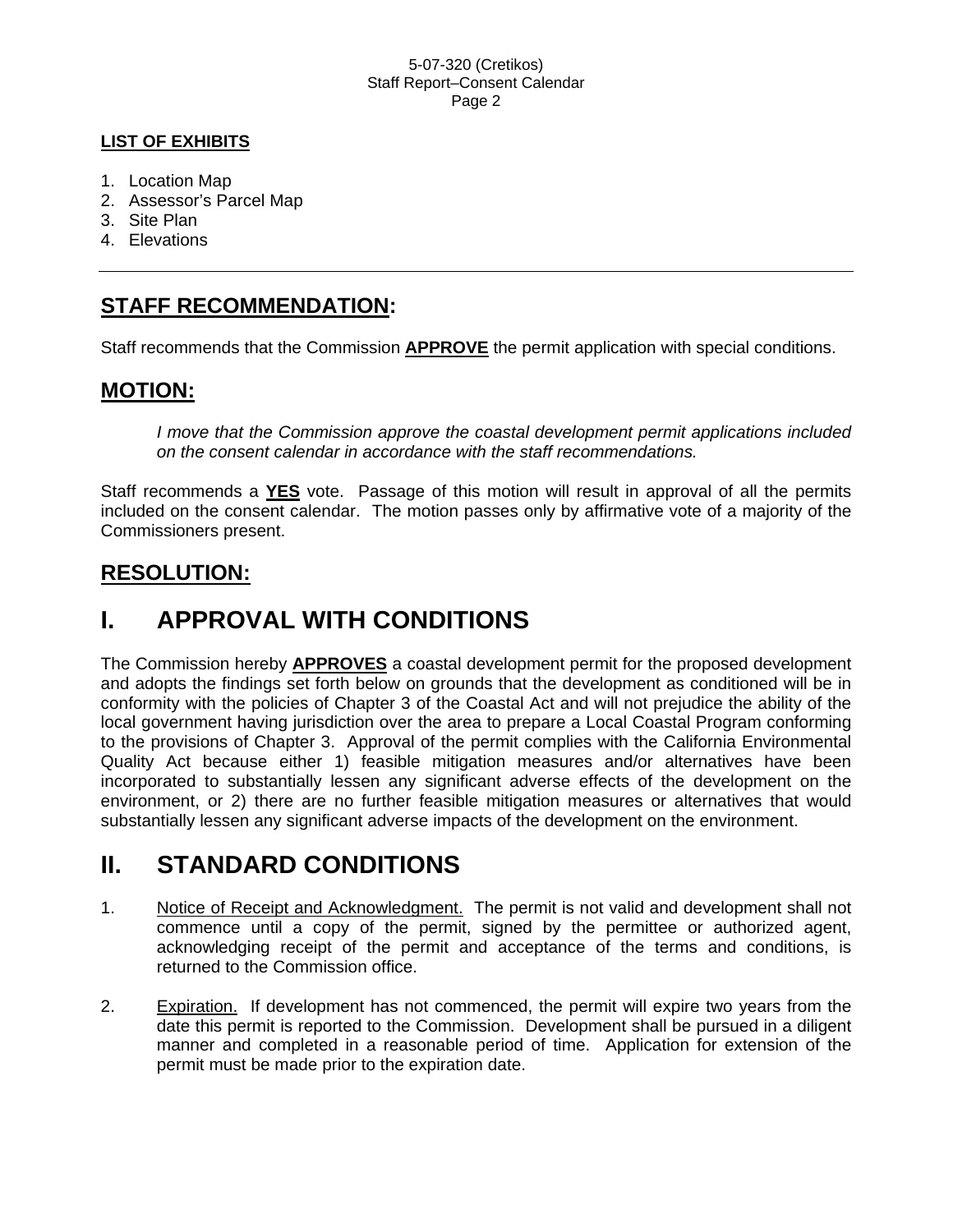- 3. Interpretation. Any questions of intent or interpretation of any condition will be resolved by the Executive Director or the Commission.
- 4. Assignment. The permit may be assigned to any qualified person, provided assignee files with the Commission an affidavit accepting all terms and conditions of the permit.
- 5. Terms and Conditions Run with the Land. These terms and conditions shall be perpetual, and it is the intention of the Commission and the permittee to bind all future owners and possessors of the subject property to the terms and conditions.

# **III. SPECIAL CONDITIONS**

### **1. FUTURE DEVELOPMENT**

This permit is only for the development described in Coastal Development Permit No. 5-07- 320. Pursuant to Title 14 California Code of Regulations Section 13250(b)(6), the exemptions otherwise provided in Public Resources Code Section 30610(a) shall not apply to the development governed by Coastal Development Permit No. 5-07-320. Accordingly, any future improvements to the single-family residence and appurtenances authorized by this permit, including a change in use and repair and maintenance identified as requiring a permit in Public Resources Section 30610(d) and Title 14 California Code of Regulations Sections 13252(a)-(b), shall require an amendment to Permit No. 5-07-320 from the Commission or shall require an additional coastal development permit from the Commission or from the applicable certified local government.

#### **2. CONFORMANCE WITH GEOTECHNICAL RECOMMENDATIONS**

- **A.** All final design and construction plans, including foundations, grading and drainage plans, shall be consistent with all recommendations contained in the geologic engineering investigations: *Preliminary Geotechnical Study for Foundation Design, Proposed House Remodel & Addition, 1918 Galaxy Drive, Newport Beach, California*, prepared by Geo Environ, dated January 10, 2006; *Response to Soils Engineering Review Sheet dated August 2007 by the City of Newport Beach*, prepared by Geo Environ, dated August 17, 2007.
- **B. PRIOR TO ISSUANCE OF THE COASTAL DEVELOPMENT PERMIT**, the applicant shall submit, for the Executive Director's review and approval, final design and construction plans, including foundations, grading and drainage plans along with evidence that an appropriately licensed professional has reviewed and approved all final design and construction plans and certified that each of those final plans is consistent with all the recommendations specified in the above-referenced geologic engineering reports.
- **C.** The permittee shall undertake development in accordance with the approved final plans. Any proposed changes to the approved final plans shall be reported to the Executive Director. No changes to the approved final plans shall occur without a Commission amendment unless the Executive Director determines that no amendment is legally required.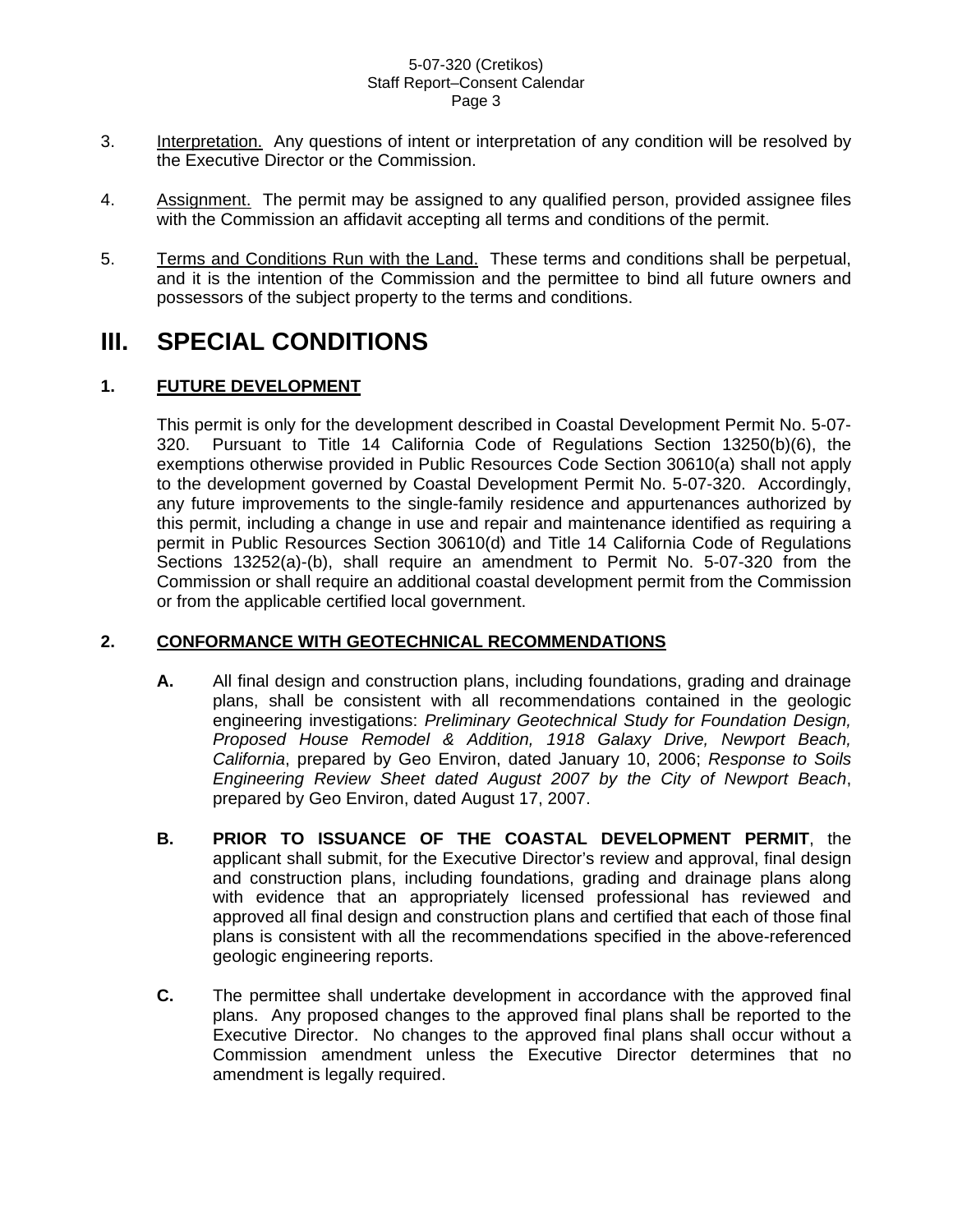#### **3. ASSUMPTION OF RISK, WAIVER OF LIABILITY AND INDEMNIFY**

By acceptance of this permit, the applicant acknowledges and agrees (i) that the site may be subject to hazards from bluff and slope instability, erosion, landslides and wave uprush; (ii) to assume the risks to the applicant and the property that is the subject of this permit of injury and damage from such hazards in connection with this permitted development; (iii) to unconditionally waive any claim of damage or liability against the Commission, its officers, agents, and employees for injury or damage from such hazards; and (iv) to indemnify and hold harmless the Commission, its officers, agents, and employees with respect to the Commission's approval of the project against any and all liability, claims, demands, damages, costs (including costs and fees incurred in defense of such claims), expenses, and amounts paid in settlement arising from any injury or damage due to such hazards.

#### **4. NO FUTURE BLUFF-TOP OR SHORELINE PROTECTIVE DEVICES**

- A. By acceptance of this Permit, the applicant agrees, on behalf of himself and all other successors and assigns, that no bluff protective device(s) or shoreline protective device(s) shall ever be constructed to protect the development approved pursuant to Coastal Development Permit No. 5-07-320 including, but not limited to, the residence and hardscape and any future improvements, in the event that the development is threatened with damage or destruction from bluff and slope instability, erosion, landslides, wave uprush, storm conditions or other natural hazards in the future. By acceptance of this permit, the applicant hereby waives, on behalf of himself and all successors and assigns, any rights to construct such devices that may exist under Public Resources Code Section 30235.
- B. By acceptance of this Permit, the applicant further agrees, on behalf of himself and all successors and assigns, that the landowner shall remove the development authorized by this permit, including the residence and hardscape, if any government agency has ordered that the structure(s) is/are not to be occupied due to any of the hazards identified above. In the event that portions of the development fall to the beach before they are removed, the landowner shall remove all recoverable debris associated with the development from the beach and ocean and lawfully dispose of the material in an approved disposal site. Such removal shall require a coastal development permit.
- C. In the event the edge of the bluff recedes to within ten (10) feet of the principal residence but no government agency has ordered that the structures are not to be occupied, a geotechnical investigation shall be prepared by a licensed coastal engineer and geologist retained by the applicant, that addresses whether any portions of the residence are threatened by bluff and slope instability, erosion, landslides or other natural hazards. The report shall identify all those immediate or potential future measures that could stabilize the principal residence without bluff protection, including but not limited to removal or relocation of portions of the residence. The report shall be submitted to the Executive Director and the appropriate local government official. If the geotechnical report concludes that the residence or any portion of the residence is unsafe for occupancy, the permittee shall, within 90 days of submitting the report, apply for a coastal development permit amendment to remedy the hazard which shall include removal of the threatened portion of the structure.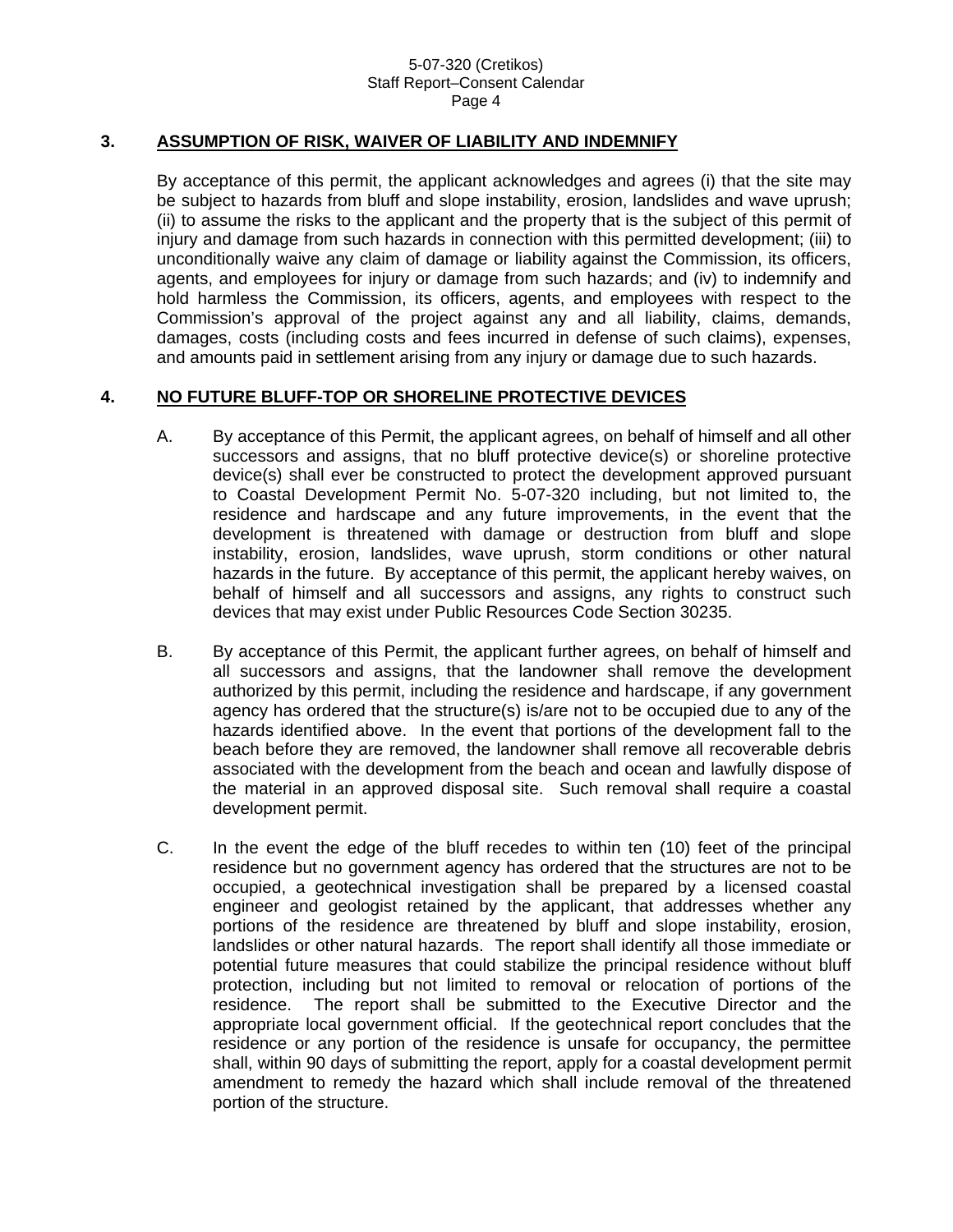#### **5. DRAINAGE AND RUN-OFF CONTROL PLAN**

- A. The applicant shall conform to the drainage and run-off control plan received on September 18, 2007 showing all roof drainage and runoff directed to area collection drains and sub-drain systems on site for discharge to the street through piping without allowing water to percolate into the ground.
- B. The permittee shall undertake development in accordance with the approved final plans. Any proposed changes to the approved plan shall be reported to the Executive Director. No changes to the approved plan shall occur without a Commission amendment to this coastal development permit unless the Executive Director determines that no amendment is required.

#### **6 REVISED LANDSCAPE PLAN**

- A. **PRIOR TO ISSUANCE OF THE COASTAL DEVELOPMENT PERMIT**, the applicant shall submit, in a form and content acceptable to the Executive Director, two (2) sets of a final revised landscape plan prepared by an appropriately licensed professional which demonstrates the following:
	- (a) All areas affected by construction activities not occupied by structural development shall be re-vegetated for habitat enhancement and erosion control purposes;
	- (b) No plant species listed as problematic and/or invasive by the California Native Plant Society, the California Exotic Pest Plant Council, or as may be identified from time to time by the State of California shall be employed or allowed to naturalize or persist on the site. No plant species listed as a 'noxious weed' by the State of California or the U.S. Federal Government shall be utilized within the property. Any existing landscaping affected by construction activities that doesn't meet all of the requirements in this special condition shall be removed;
	- (c) Landscaped areas in the rear yard (facing the bluff-top) areas shall be planted and maintained for erosion control and native habitat enhancement purposes. To minimize the need for irrigation and minimize encroachment of non-native plant species into adjacent existing native plant areas, all landscaping in the rear yard shall consist of drought tolerant plants native to coastal Orange County and appropriate to the habitat type. Native plants shall be from local stock wherever possible. Invasive, non-native plant species that tend to supplant native species shall not be used;
	- (d) Landscaped areas in the front yard (street-facing) area shall consist of native or non-invasive non-native drought tolerant plant species;
	- (e) All planting will be completed within 60 days after completion of construction;
	- (f) No permanent in-ground irrigation systems shall be installed on the site. Temporary above ground irrigation is allowed to establish plantings.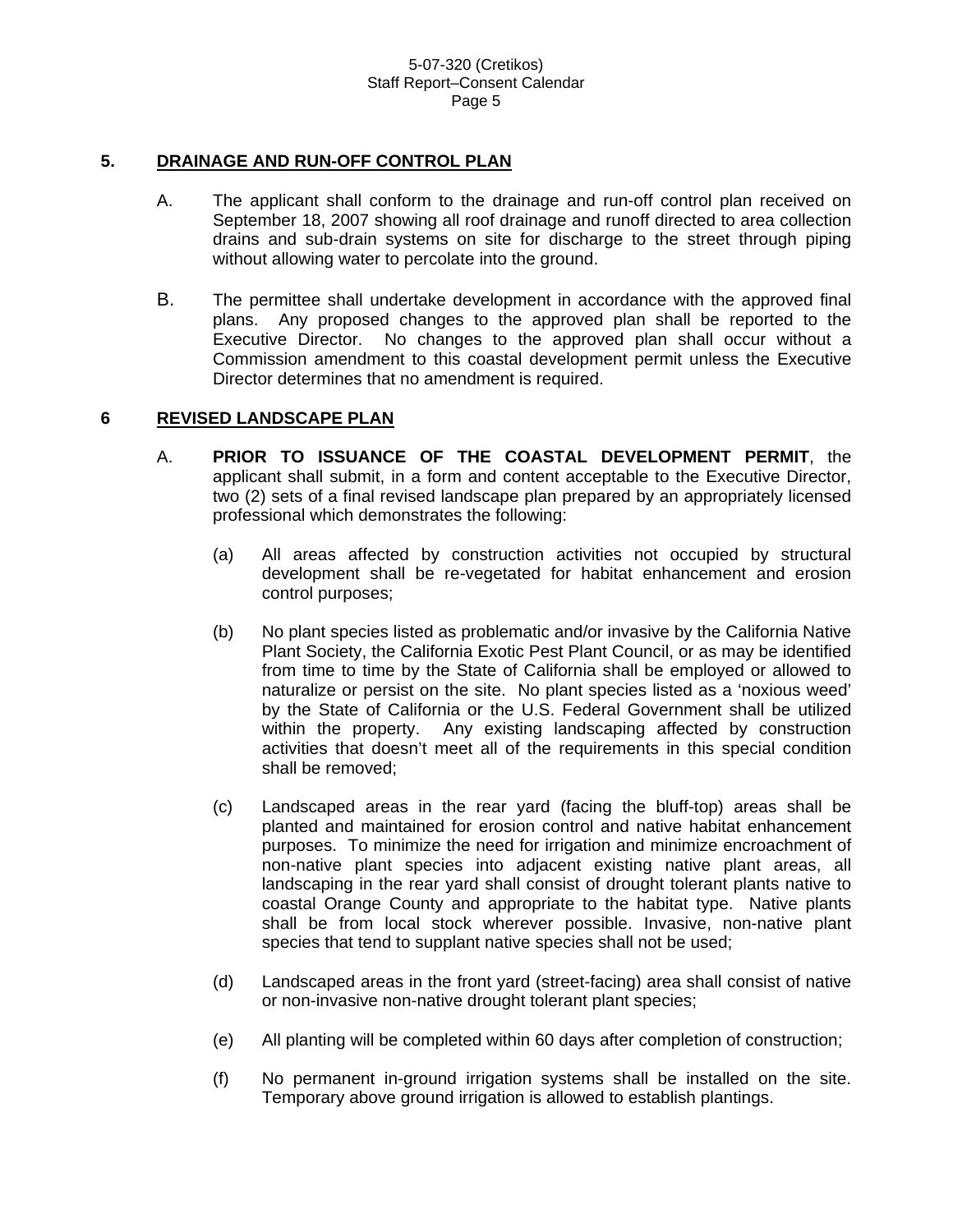- (g) All vegetation shall be maintained in good growing condition throughout the life of the project, and whenever necessary, shall be replaced with new plant materials to ensure continued compliance with the landscaping plan.
- B. The permittee shall undertake development in accordance with the approved plan. Any proposed changes to the approved final plan shall be reported to the Executive Director. No changes to the approved final plans shall occur without a Commission amendment to this coastal development permit unless the Executive Director determines that no amendment is legally required.

## **7. DEED RESTRICTION**

**PRIOR TO ISSUANCE OF THE COASTAL DEVELOPMENT PERMIT**, the applicant shall submit to the Executive Director for review and approval documentation demonstrating that the landowner has executed and recorded against the parcel(s) governed by this permit a deed restriction, in a form and content acceptable to the Executive Director: (1) indicating that, pursuant to this permit, the California Coastal Commission has authorized development on the subject property, subject to terms and conditions that restrict the use and enjoyment of that property; and (2) imposing the Special Conditions of this permit as covenants, conditions and restrictions on the use and enjoyment of the Property. The deed restriction shall include a legal description of the entire parcel or parcels governed by this permit. The deed restriction shall also indicate that, in the event of an extinguishment or termination of the deed restriction for any reason, the terms and conditions of this permit shall continue to restrict the use and enjoyment of the subject property so long as either this permit or the development it authorizes, or any part, modification, or amendment thereof, remains in existence on or with respect to the subject property.

# **IV. FINDINGS AND DECLARATIONS:**

The Commission hereby finds and declares:

## **A. PROJECT LOCATION AND DESCRIPTION**

The subject site is located at 1918 Galaxy Drive within the City of Newport Beach, Orange County (Exhibits #1 & #2). The lot size is 13,540 square feet and the City of Newport Beach Land Use Plan (LUP) designates use of the site for Residential Estate (Low Density Residential) and the proposed project adheres to this designation. The project is located within an existing developed urban residential area. Existing single-family residential development is located to the North, West, and South of the project site. To the East of the project site is an approximately 50-foot high coastal bluff and the Upper Newport Bay Ecological Reserve (UNBER).

The applicant is proposing a remodel and addition of 247 square feet of living space to an existing 4,810 square-foot single-family residence with an attached 718 square-foot two-car garage and landscaping on a bluff top lot. The project also includes converting an existing bedroom at the front of the residence to a one-car garage and constructing a new bedroom at the rear of the residence, resulting in a 5,057 square-foot single-family residence with an attached 718 squarefoot two-car garage and a new attached 300 square-foot one-car garage. The total square footage physically added to the structure (living space and garage) is 547 square feet. No grading is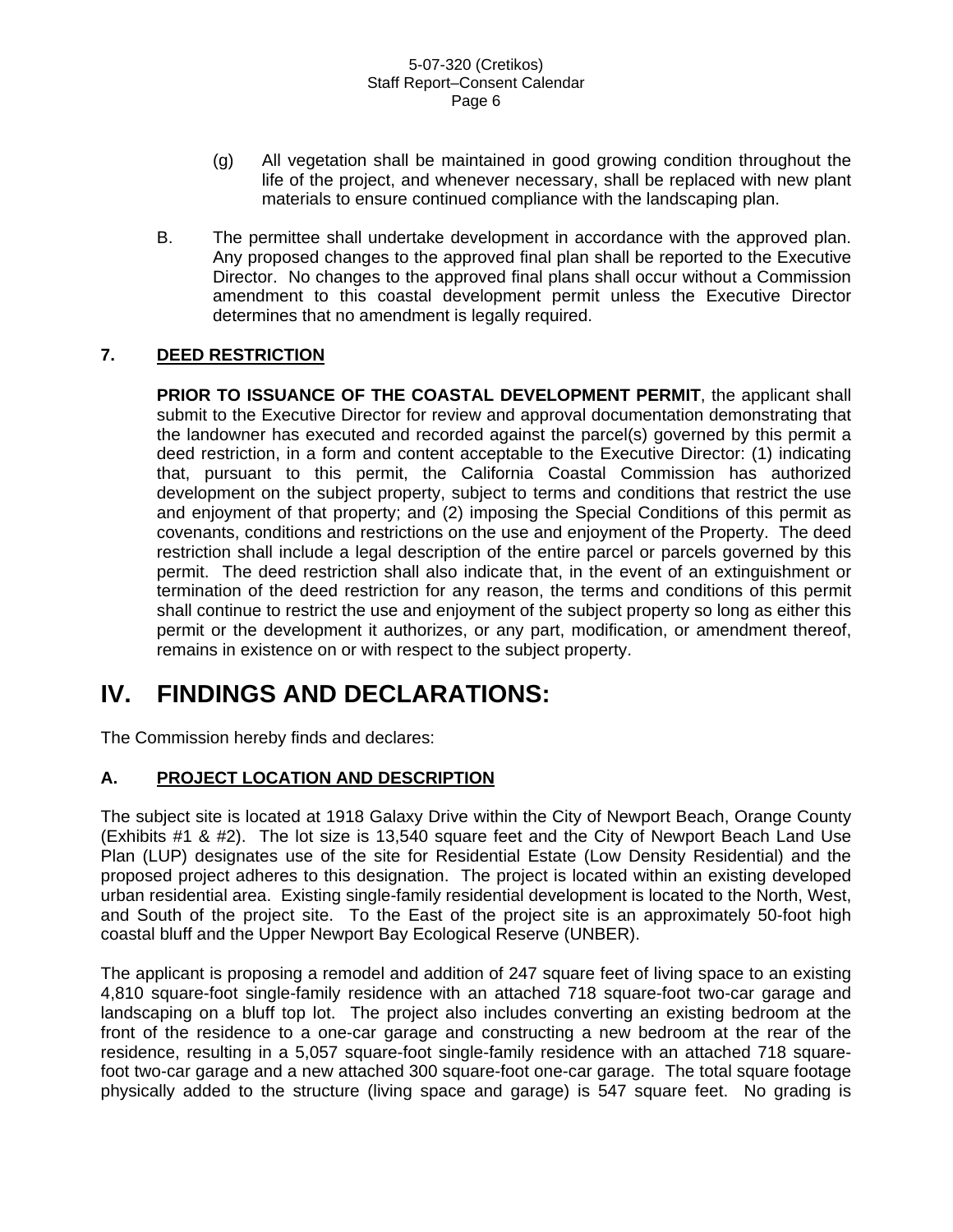proposed. The project also includes a 12' X 13' concrete patio with a trellis located directly adjacent to the dining room.

Post project, the single-family residence will be one-story and will not exceed 14-feet above existing grade (Exhibits #3 & #4). The proposed addition to an existing residence requires a coastal development permit because the proposed development is located within 50 feet of the edge of a coastal bluff and because the total improvement would result in an increase of 10 percent or more of internal floor area of an existing structure (see Title 14, Division 5.5, California Code of Regulations Sections 13250 (b)(1) and b(4)).

The proposed development is located on a bluff above Upper Newport Bay, which is subject to erosion, but to potentially only very modest wave attack due to the subject site's location within the inner bay of Upper Newport Bay. The property is located about 50-feet above sea level adjacent to Upper Newport Bay and doesn't include the bluff face and bay below, so the area of land within the applicant's property boundary is not presently subject to flooding or erosion forces caused by wave action, tidal changes or a rise in sea level. However, the bluff is subject to tidal changes and a rise in sea level and associated erosive forces that will, over time, affect the subject property and proposed development.

The City's certified Land Use Plan (LUP) requires that any new bluff top development is sited a sufficient distance from the bluff edge, but not less than 25 feet from the bluff edge, to ensure stability. The applicant's geologic report indicates that the proposed development is located in an area where the factor of safety meets or exceeds 1.5 and that the subject site is grossly stable. No specialized/deepened foundation system (e.g. caissons) is necessary to support the proposed development, nor is any proposed. The proposed additions are set back a minimum of 25 feet from the bluff edge, which at this location, is sufficient to ensure stability of the proposed development. For accessory development, the LUP requires at least a 10-foot setback from the bluff edge. The proposed concrete patio and trellis comply with this requirement. Therefore, the proposed development does conform to the bluff edge setback requirements noted above.

The development is located within an existing developed area and is compatible with the character and scale of the surrounding area. However, without controls on future development, the applicant could construct amenities to the proposed home that would have negative impacts on coastal resources, and could do so without first acquiring a coastal development permit, due to the exemption for improvements to existing single-family residences in Coastal Act Section 30610 (a). In order to prevent the current authorization from allowing such future negative effects, it is necessary to ensure that any future development -- including the development of amenities that would otherwise normally be exempt -- will require a permit. To assure that future development is consistent with the Chapter 3 policies of the Coastal Act, the Commission imposes **SPECIAL CONDITION NO. 1**, which is a future improvements special condition.

The geotechnical consultant has found that the proposed development is feasible provided the recommendations contained in the geotechnical reports prepared by the consultants are implemented in regards to the design and construction of the project. The geotechnical recommendations address foundation systems and grading requirements. In order to ensure that risks of development are minimized, as per Section 30253, the Commission imposes **SPECIAL CONDITION NO. 2**, which states that the geotechnical consultant's recommendations should be incorporated into the design of the project.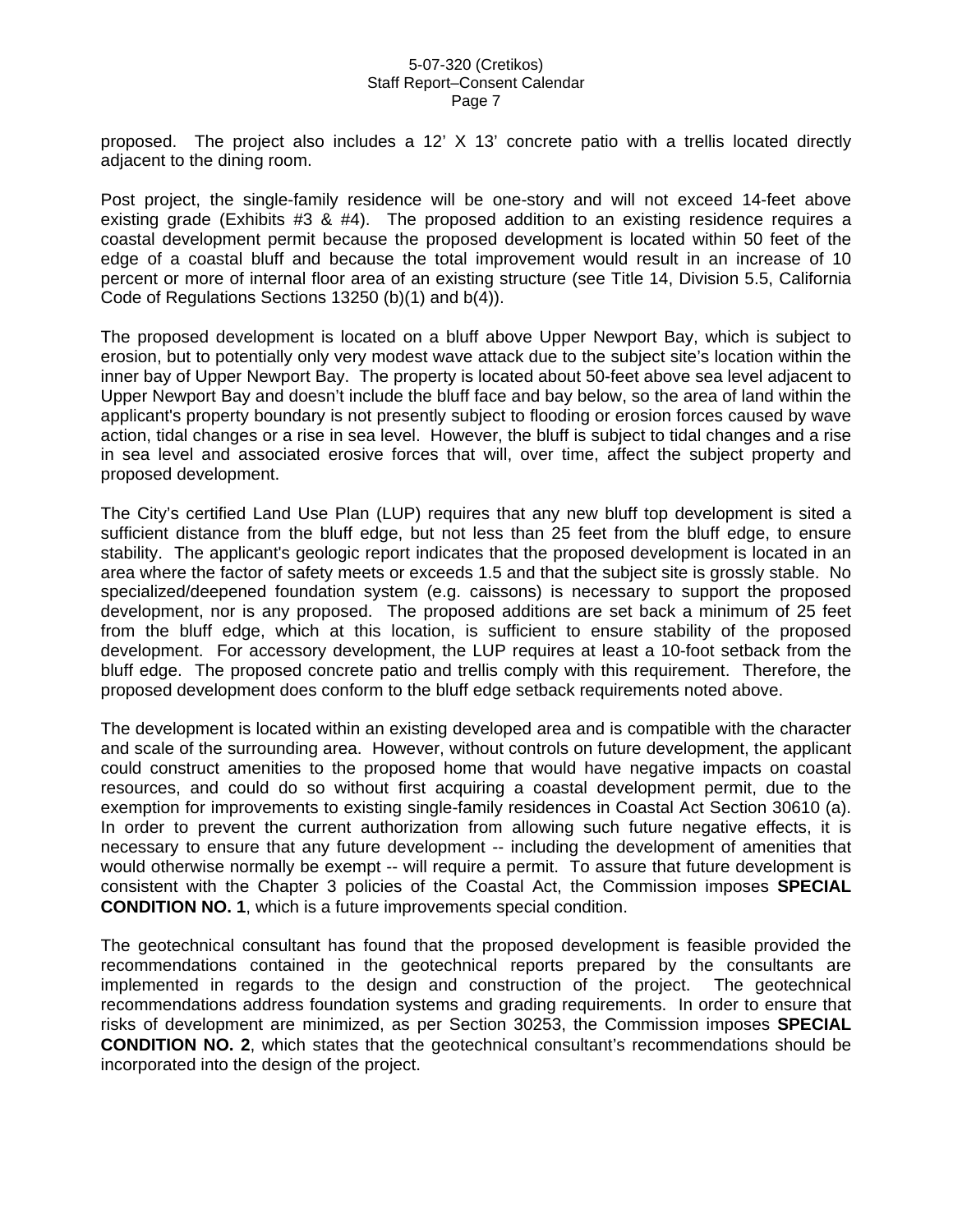Although adherence to the geotechnical consultant's recommendations will minimize the risk of damage from bluff and slope instability, erosion, landslides and wave uprush the risk is not entirely eliminated. Galaxy Drive has been prone to bluff failures on a consistent basis. Therefore, the standard waiver of liability condition has been attached via **SPECIAL CONDITION NO. 3**.

The applicant's geotechnical consultant has indicated that the site is stable and that the project should be safe for the life of the project. If not for the information provided by the applicant that the site is safe for development, the Commission could not conclude that the proposed development will not in any way "require the construction of protective devices that would substantially alter natural landforms along bluffs and cliffs." However, geologic conditions change over time and predictions based upon the geologic sciences are inexact. Even though there is evidence that geologic conditions change, the Commission must rely upon, and hold the applicant to their information which states that the site is safe for development without the need for protective devices. Therefore, the Commission imposes **SPECIAL CONDITION NO. 4**, which prohibits the applicant and their successors in interest from constructing shoreline/bluff protective devices to protect the proposed development and requiring that the applicant waive, on behalf of itself and all successors and assigns, any right to construct protective devices for the proposed project that may exist under 30235.

One factor that can minimize the hazards inherent to bluff-top development is proper collection of site drainage. The proposed project's drainage plan indicates that all roof drainage and runoff will be directed to area collection drains and sub-drain systems on site for discharge to the street. Another factor that can minimize the hazards inherent to bluff development is limiting the amount of water introduced to the bluff top area. In order to maximize bluff stability, the amount of water introduced to the site should be minimized. Therefore, the Commission imposes **SPECIAL CONDITION NO. 5**, which requires the applicant to comply with the submitted drainage and run-off control plan.

Because of the fragile nature of coastal bluffs and their susceptibility to erosion, the Commission requires a special condition regarding the types of vegetation to be planted. The installation of inground irrigation systems, inadequate drainage, and landscaping that requires intensive watering are potential contributors to accelerated weakening of some geologic formations; increasing the lubrication along geologic contacts and increasing the possibility of failure, landslides, and sloughing. Use of non-native vegetation that is invasive can have an adverse impact on the existence of native vegetation within the adjacent Upper Newport Bay Ecological Reserve.

In addition, since the proposed development is adjacent to the Upper Newport Bay Ecological Reserve where the protection and enhancement of habitat values is sought, the placement of vegetation that is considered to be invasive which could supplant native vegetation should not be allowed. Invasive plants have the potential to overcome native plants and spread quickly. Invasive plants are generally those identified by the California Invasive Plant Council ([http://www.cal-ipc.org](http://www.cale-pipc.org/)) and California Native Plant Society [\(www.CNPS.org/](http://www.cnps.org/)) in their publications. In the areas on the rear of the lot, landscaping should consist of plant species native to coastal Orange County only. Elsewhere on the site, while the use of native plants is still encouraged, non-native plant species that are drought-tolerant and non-invasive may be used.

The applicant has submitted a landscape plan that demonstrates the use of non-invasive, drought tolerant plant species throughout the site, but the plan contains a mix of both native and non-native plants throughout the site. Therefore, the Commission imposes **SPECIAL CONDITION NO. 6**, which requires the applicant to submit a revised landscape plan that depicts the use of native plants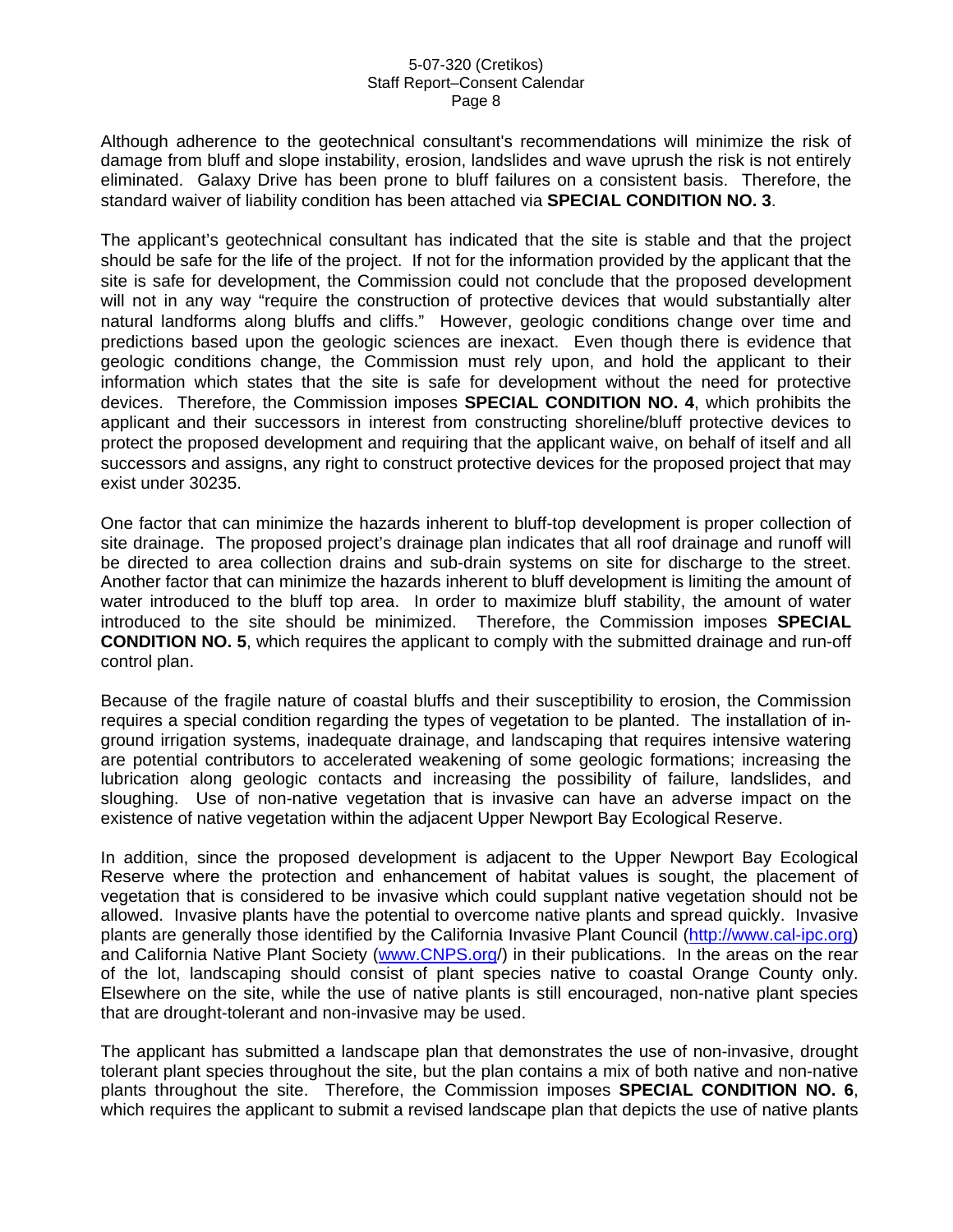appropriate to the habitat type adjacent to the bluff-top area. This will minimize the potential for the introduction of non-native invasive species and will also minimize the potential for future bluff failure.

The term drought tolerant is equivalent to the terms 'low water use' and 'ultra low water use' as defined and used by "A Guide to Estimating Irrigation Water Needs of Landscape Plantings in California" (a.k.a. WUCOLS) prepared by University of California Cooperative Extension and the California Department of Water Resources dated August 2000 available at [http://www.owue.water.ca.gov/landscape/pubs/pubs.cfm.](http://www.owue.water.ca.gov/landscape/pubs/pubs.cfm)

Low water use, drought tolerant, native plants require less water than other types of vegetation, thereby minimizing the amount of water introduced into the bluff top. Drought resistant plantings and minimal irrigation encourage root penetration which increases bluff stability. Water on site can be reduced by limiting permanent irrigation systems. Consequently, irrigation must be limited to temporary irrigation only as needed to establish plants.

The proposed development is located on a lot with an existing single-family residence. The proposed development will not change the use or intensity of use of the site. The adjacent Upper Newport Bay Ecological Reserve provides public access and public recreation opportunities. The proposed development, as conditioned, will not result in any adverse impacts to existing public access or recreation in the area. Upon completion of the project, the development will remain as a single-family residence. The proposed development would provide adequate parking based on the Commission's regularly used parking standard of two (2) parking spaces per individual dwelling unit.

### **B. HAZARDS**

Development adjacent to the ocean and the edges of coastal bluffs and hillsides is inherently hazardous. Development which may require a bluff, hillside, or shoreline protective device in the future cannot be allowed due to the adverse impacts such devices have upon public access, visual resources, and shoreline processes. To minimize risks to life and property and to minimize the adverse effects of development on coastal bluffs, hillsides, and shoreline processes the development has been conditioned to require one or more of the following: adherence to the geotechnical recommendations, an appropriate set-back from the edge of a bluff or hillside, to prohibit the construction of protective devices (such as a retaining wall or shoreline protective device) in the future, for a drainage and runoff plan to minimize the percolation of water into the hillside or bluff, and to require that the landowner or any successor-in-interest assume the risk of undertaking the development. As conditioned, the Commission finds that the development conforms to the requirements of Sections 30235 and 30253 of the Coastal Act regarding the siting of development in hazardous locations.

## **C. HABITAT**

As conditioned, the development will not result in significant degradation of adjacent habitat, recreation areas, or parks and is compatible with the continuance of those habitat, recreation, or park areas. Therefore, the Commission finds that the project, as conditioned, conforms with Section 30240(b) of the Coastal Act.

#### **D. WATER QUALITY**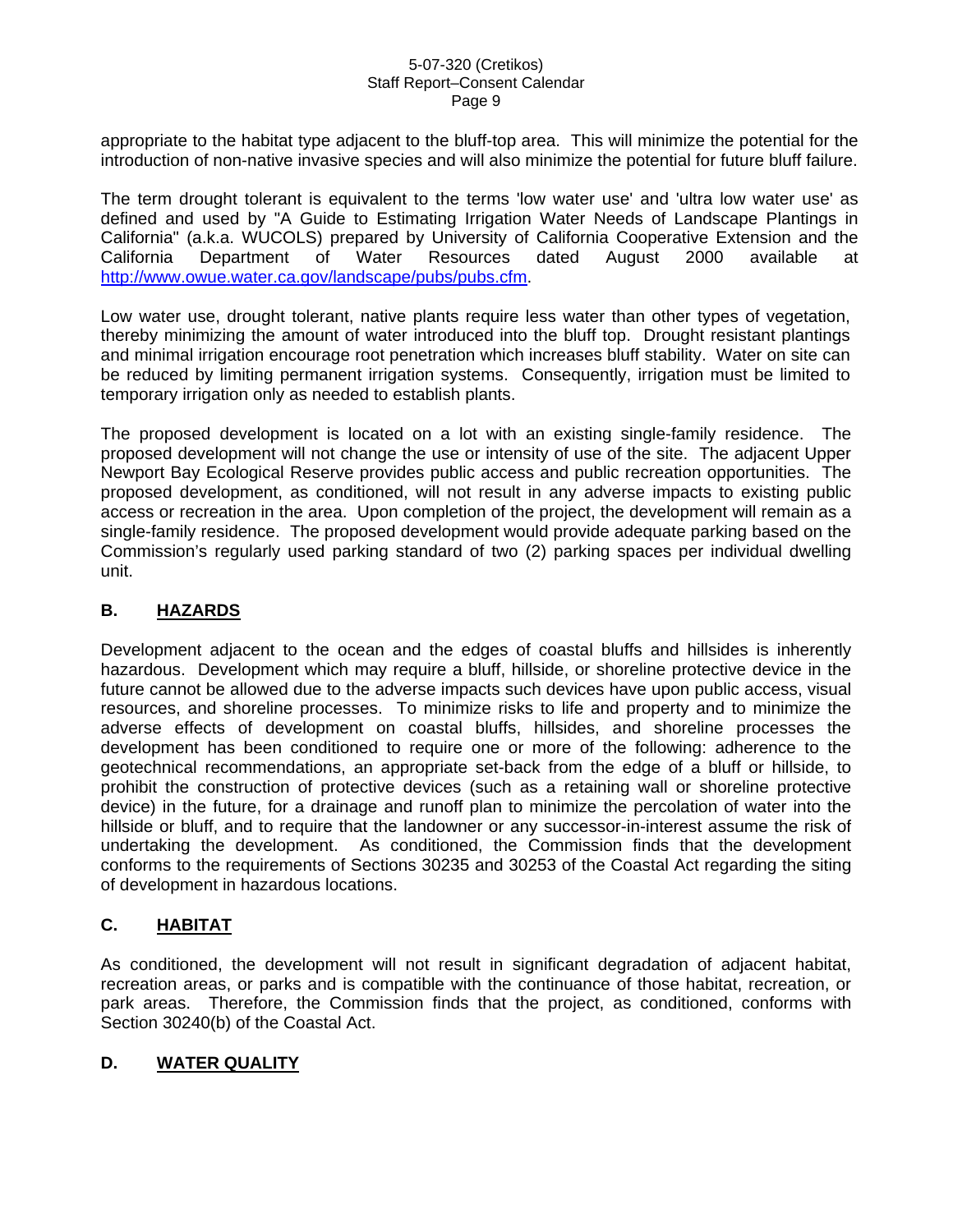The proposed development has a potential for a discharge of polluted runoff from the project site into coastal waters. Furthermore, uncontrolled runoff from the project site and the percolation of water could also affect the structural stability of bluffs and hillsides. To address these concerns, the development, as proposed and as conditioned, incorporates design features to minimize the infiltration of water and the effect of construction and post construction activities on the marine environment. These design features include, but are not limited to, the appropriate management of equipment and construction materials, the use of native and/or non invasive drought tolerant vegetation, and for the use of post construction best management practices to minimize the project's adverse impact on coastal waters. Therefore, the Commission finds that the proposed development, as conditioned, conforms with Sections 30230 and 30231 of the Coastal Act regarding the protection of water quality to promote the biological productivity of coastal waters and to protect human health.

## **E. DEVELOPMENT**

The development is located within an existing developed area and is compatible with the character and scale of the surrounding area. However, the proposed project raises concerns that future development of the project site potentially may result in a development, which is not consistent with the Chapter 3 policies of the Coastal Act. To assure that future development is consistent with the Chapter 3 policies of the Coastal Act, the Commission finds that a future improvements special condition be imposed. As conditioned the development conforms with the Chapter 3 policies of the Coastal Act.

## **F. PUBLIC ACCESS**

The proposed development will not affect the public's ability to gain access to, and/or to use the coast and nearby recreational facilities. Therefore, as proposed the development, as conditioned, conforms with Sections 30210 through 30214, Sections 30220 through 30224, and 30252 of the Coastal Act.

## **G. DEED RESTRICTION**

To ensure that any prospective future owners of the property are made aware of the applicability of the conditions of this permit, the Commission imposes one additional condition requiring that the property owner record a deed restriction against the property, referencing all of the above Special Conditions of this permit and imposing them as covenants, conditions and restrictions on the use and enjoyment of the Property. Thus, as conditioned, any prospective future owner will receive actual notice of the restrictions and/or obligations imposed on the use and enjoyment of the land including the risks of the development and/or hazards to which the site is subject, and the Commission's immunity from liability.

## **H. LOCAL COASTAL PROGRAM (LCP)**

The LUP for the City of Newport Beach was effectively certified on May 19, 1982. At the October 2005 Coastal Commission Hearing, the certified LUP was updated. As conditioned, the proposed development is consistent with Chapter 3 of the Coastal Act and with the certified Land Use Plan for the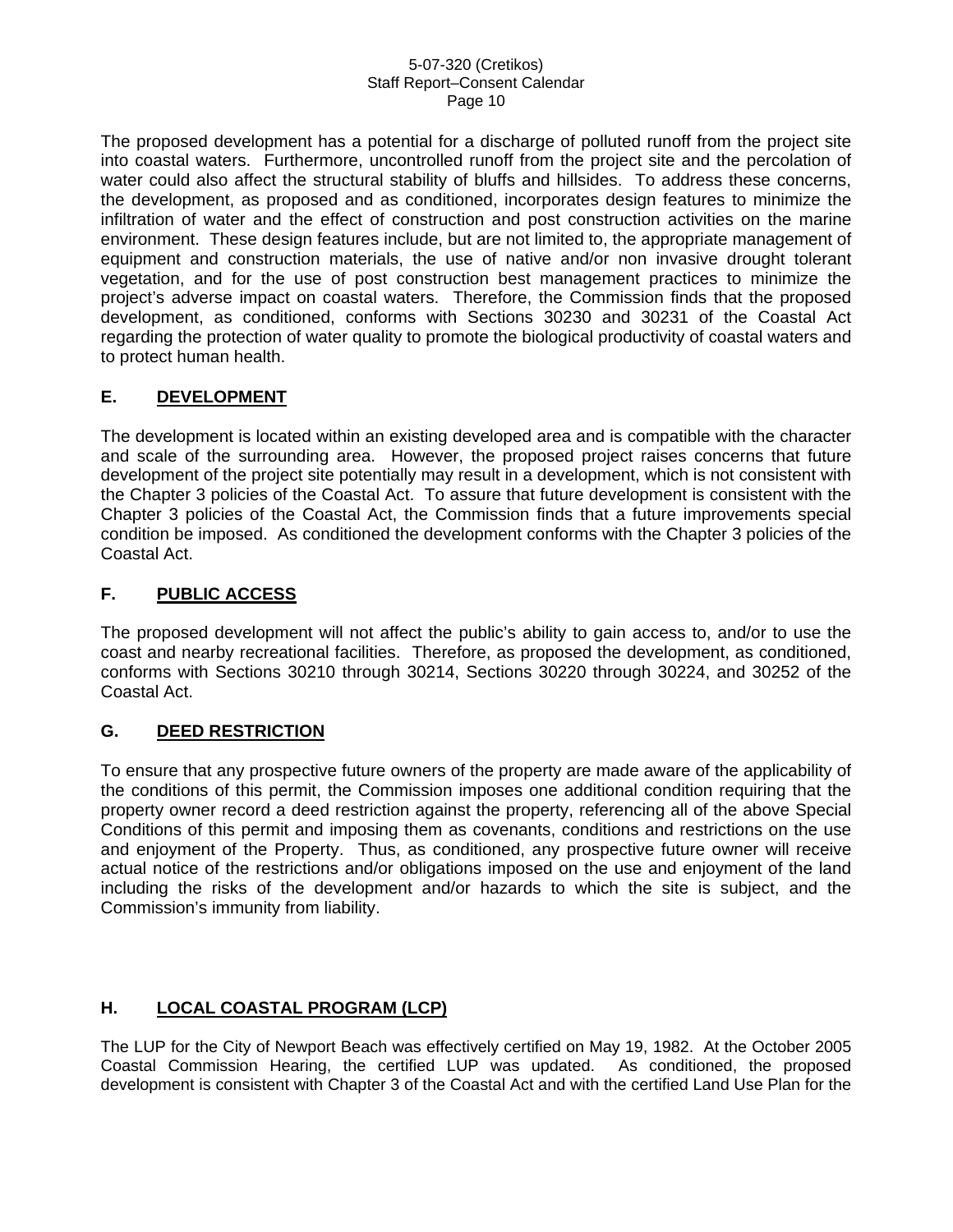area. Approval of the project, as conditioned, will not prejudice the ability of the local government to prepare a Local Coastal Program that is in conformity with the provisions of Chapter 3.

### **I. CALIFORNIA ENVIRONMENTAL QUALITY ACT (CEQA)**

As conditioned, there are no feasible alternatives or additional feasible mitigation measures available that would substantially lessen any significant adverse effect that the activity may have on the environment. Therefore, the Commission finds that the proposed project, as conditioned to mitigate the identified impacts, is the least environmentally damaging feasible alternative and can be found consistent with the requirements of the Coastal Act to conform to CEQA.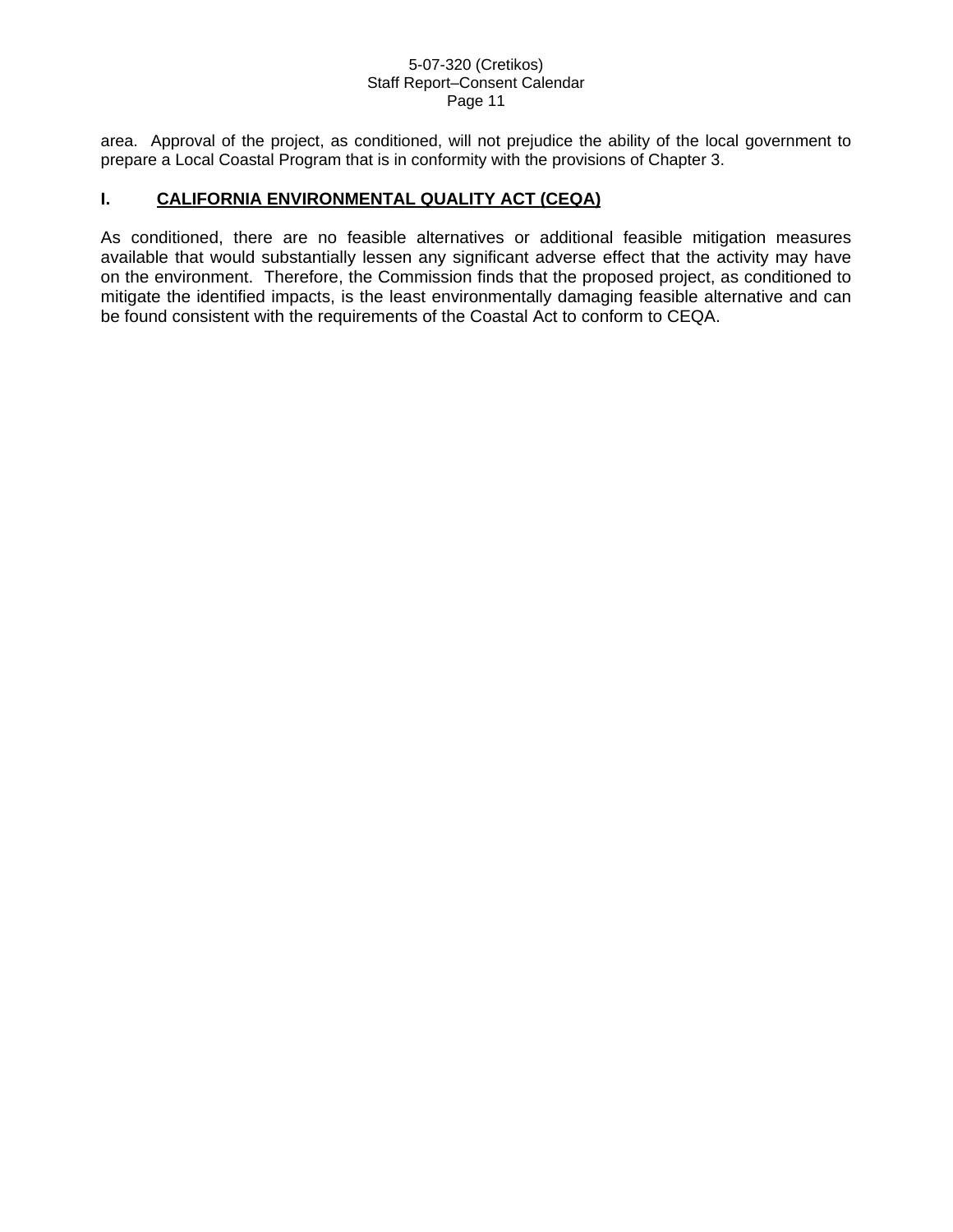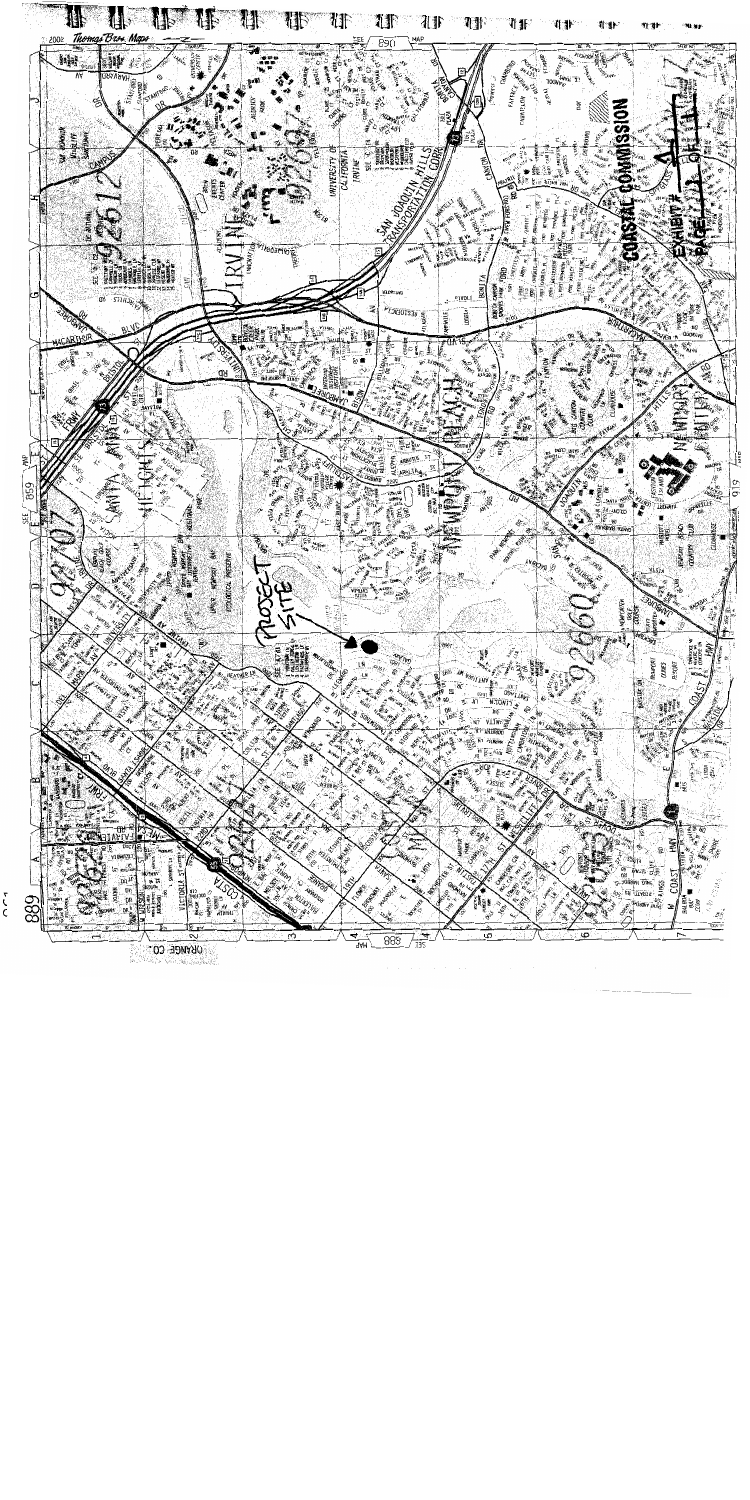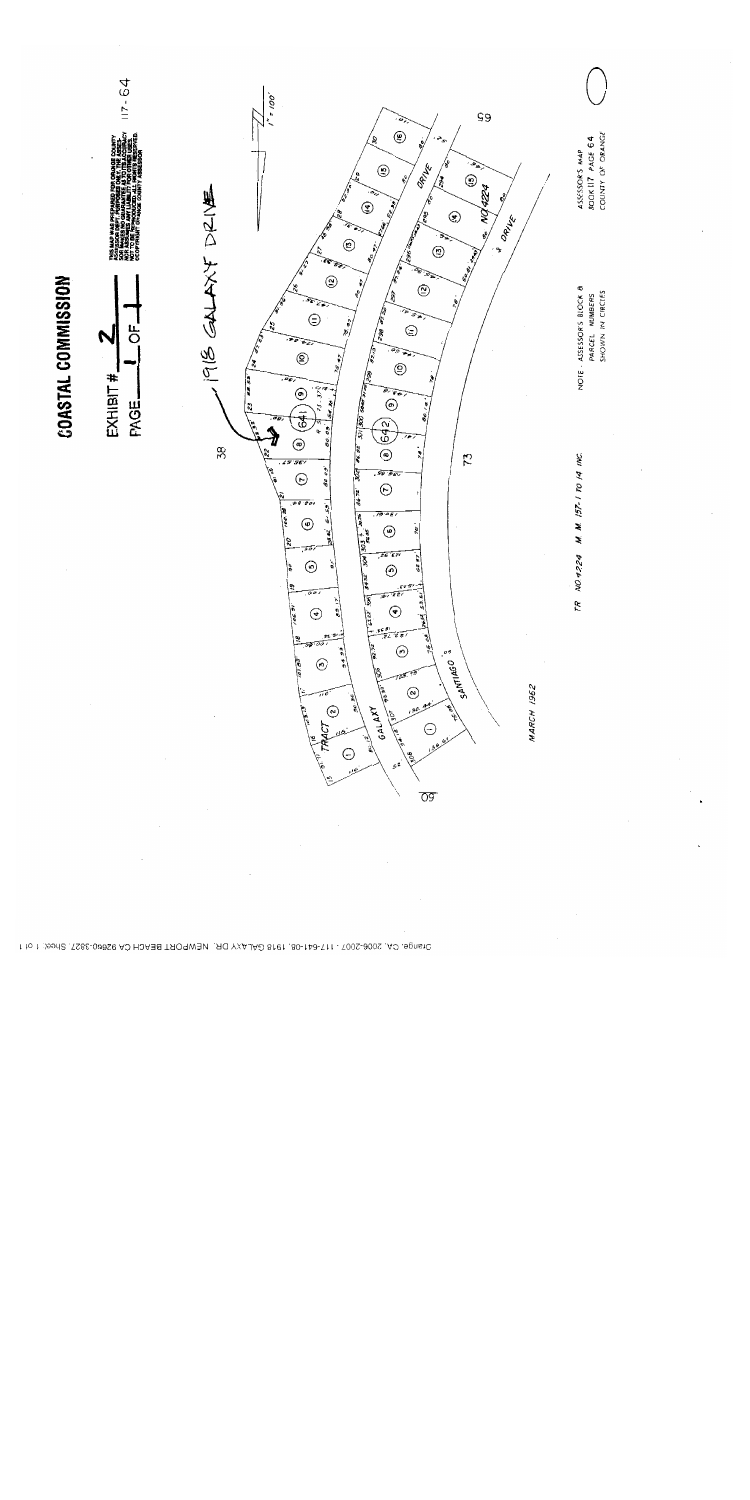COASTAL COMMISSION



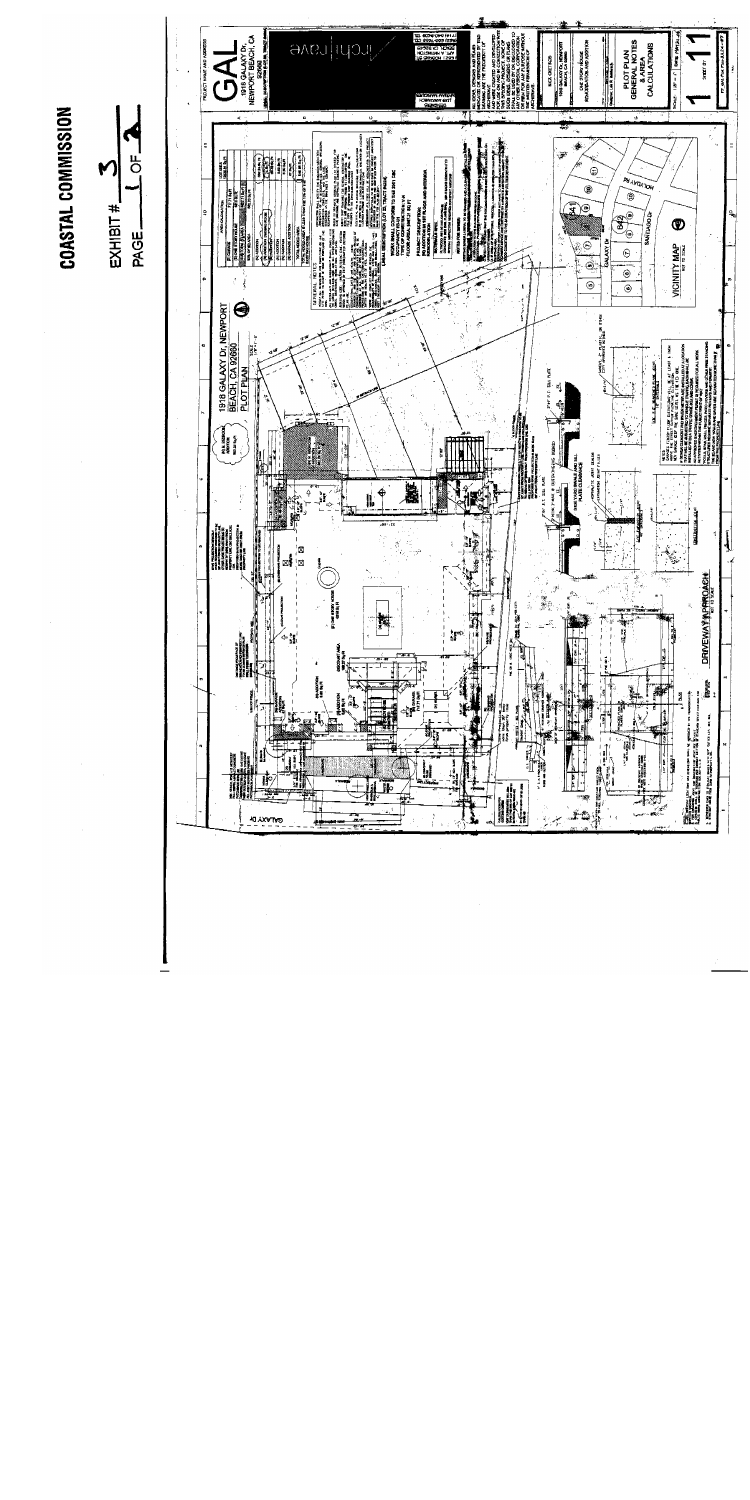COASTAL COMMISSION



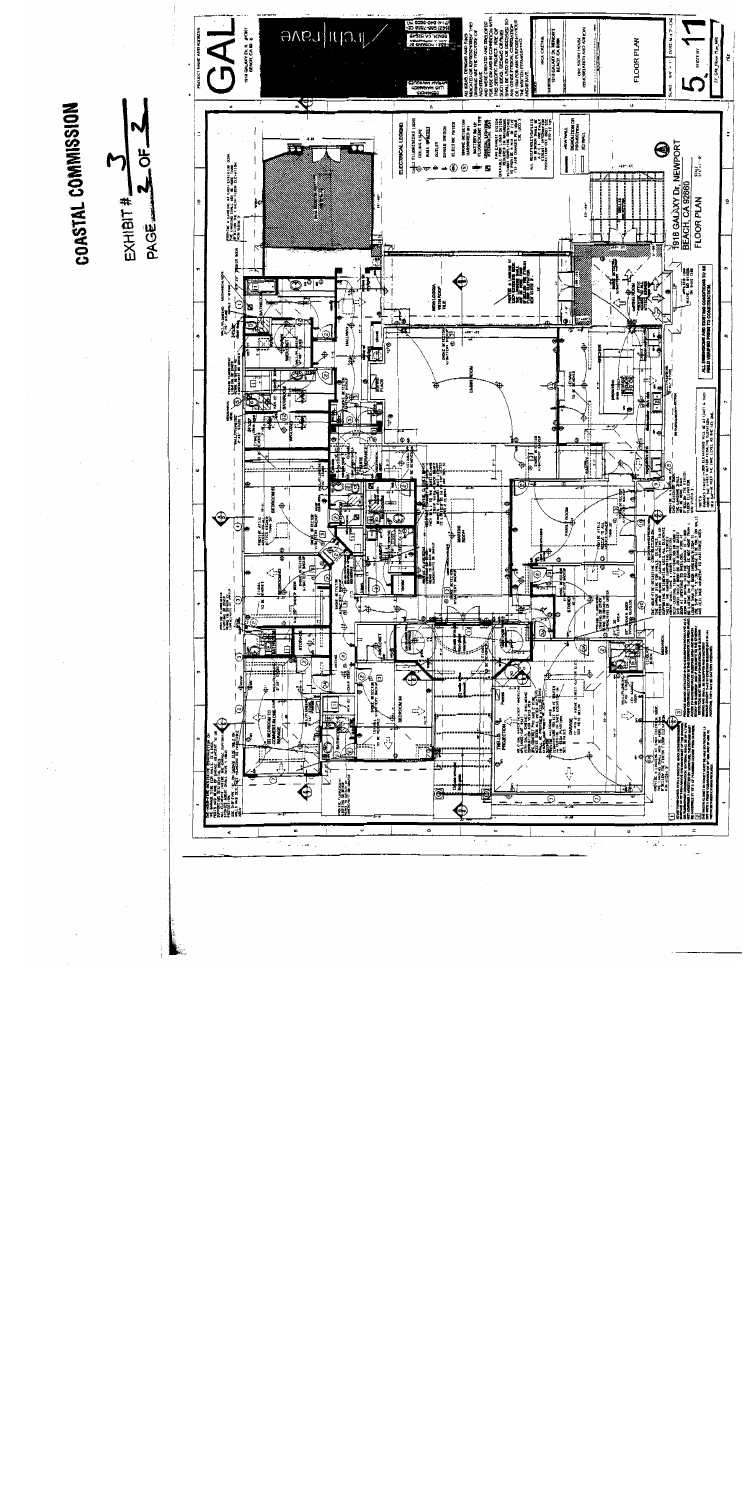